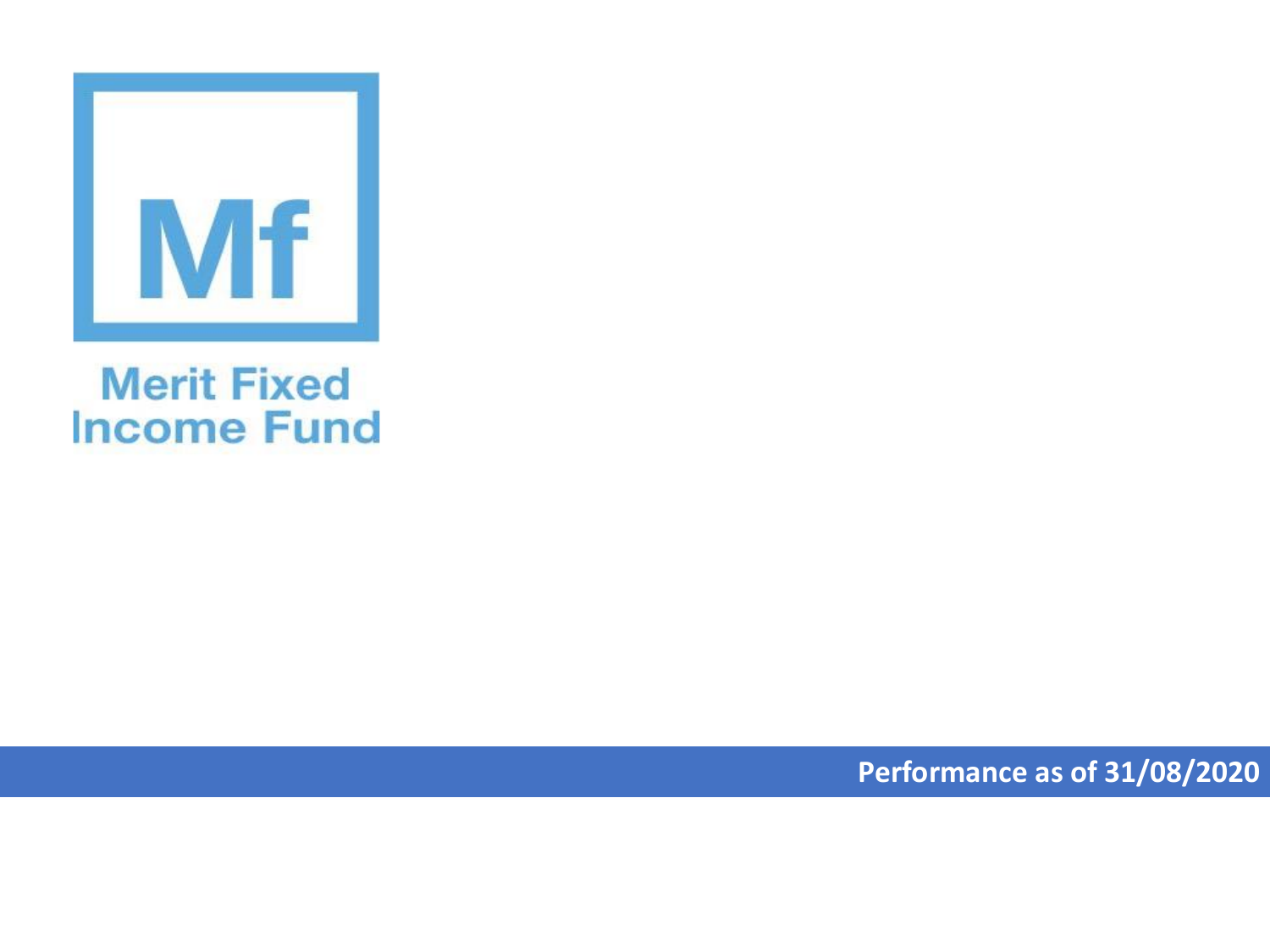## **Merit Fixed Income Fund**

**Functional Currency:** USD

**NAV Frequency:** Last Business Day of the Month